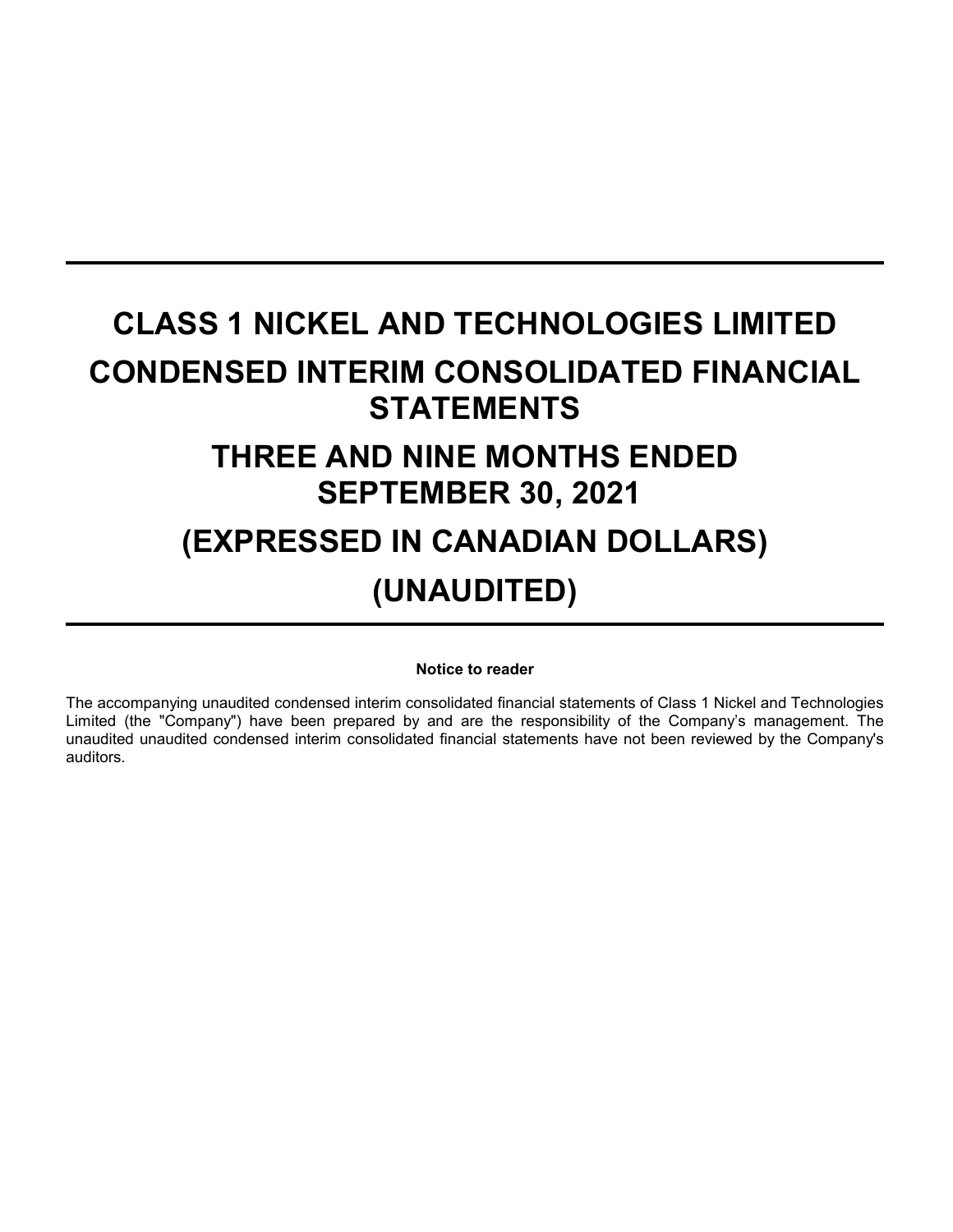## **Class 1 Nickel and Technologies Limited Condensed Interim Consolidated Statements of Financial Position (Expressed in Canadian Dollars) Unaudited**

|                                                                                                                                                                                                         | As at<br>September 30,<br>2021 |                                                        | As at<br>December 31,<br>2020 |                                         |  |
|---------------------------------------------------------------------------------------------------------------------------------------------------------------------------------------------------------|--------------------------------|--------------------------------------------------------|-------------------------------|-----------------------------------------|--|
| <b>ASSETS</b>                                                                                                                                                                                           |                                |                                                        |                               |                                         |  |
| <b>Current assets</b>                                                                                                                                                                                   |                                |                                                        |                               |                                         |  |
| Cash and cash equivalents                                                                                                                                                                               | \$                             | 2,692,599                                              | \$                            | 3,864,804                               |  |
| Prepaid expenses                                                                                                                                                                                        |                                | 14,175                                                 |                               | 19,286                                  |  |
| Accounts receivable (note 3)                                                                                                                                                                            |                                | 246,604                                                |                               | 129,886                                 |  |
| Due from related party (note 8)                                                                                                                                                                         |                                | 7,345                                                  |                               | 7,345                                   |  |
| <b>Total assets</b>                                                                                                                                                                                     | \$                             | 2,960,723                                              | \$                            | 4,021,321                               |  |
| <b>EQUITY AND LIABILITIES</b><br><b>Current liabilities</b><br>Accounts payable and accrued liabilities (note 8)<br>Deferred flow-through premium (note 9)<br>Other payable<br><b>Total liabilities</b> | \$                             | 738,910<br>225,000<br>22,008<br>985,918                | \$                            | 196,836<br>300,000<br>22,008<br>518,844 |  |
| <b>Shareholder's equity</b><br>Share capital (note 5)<br><b>Contributed surplus</b><br>Warrant reserve (note 7)<br><b>Deficit</b>                                                                       |                                | 13,754,748<br>2,414,538<br>2,159,065<br>(16, 353, 546) |                               | 5,885,428<br>917,429<br>(3,300,380)     |  |
| <b>Total shareholder's equity</b>                                                                                                                                                                       |                                | 1,974,805                                              |                               | 3,502,477                               |  |
| <b>Total shareholder's equity and liabilities</b>                                                                                                                                                       | \$                             | 2,960,723                                              | \$                            | 4,021,321                               |  |

The accompanying notes to the unaudited condensed interim consolidated financial statements are an integral part of these statements.

Nature of operations and going concern (note 1) Commitments (note 9) Subsequent event (note 11)

# **Approved by the Board of Directors on November 26, 2021**

*"David Fitch" Director*

*"Matthew Gibertson" Director*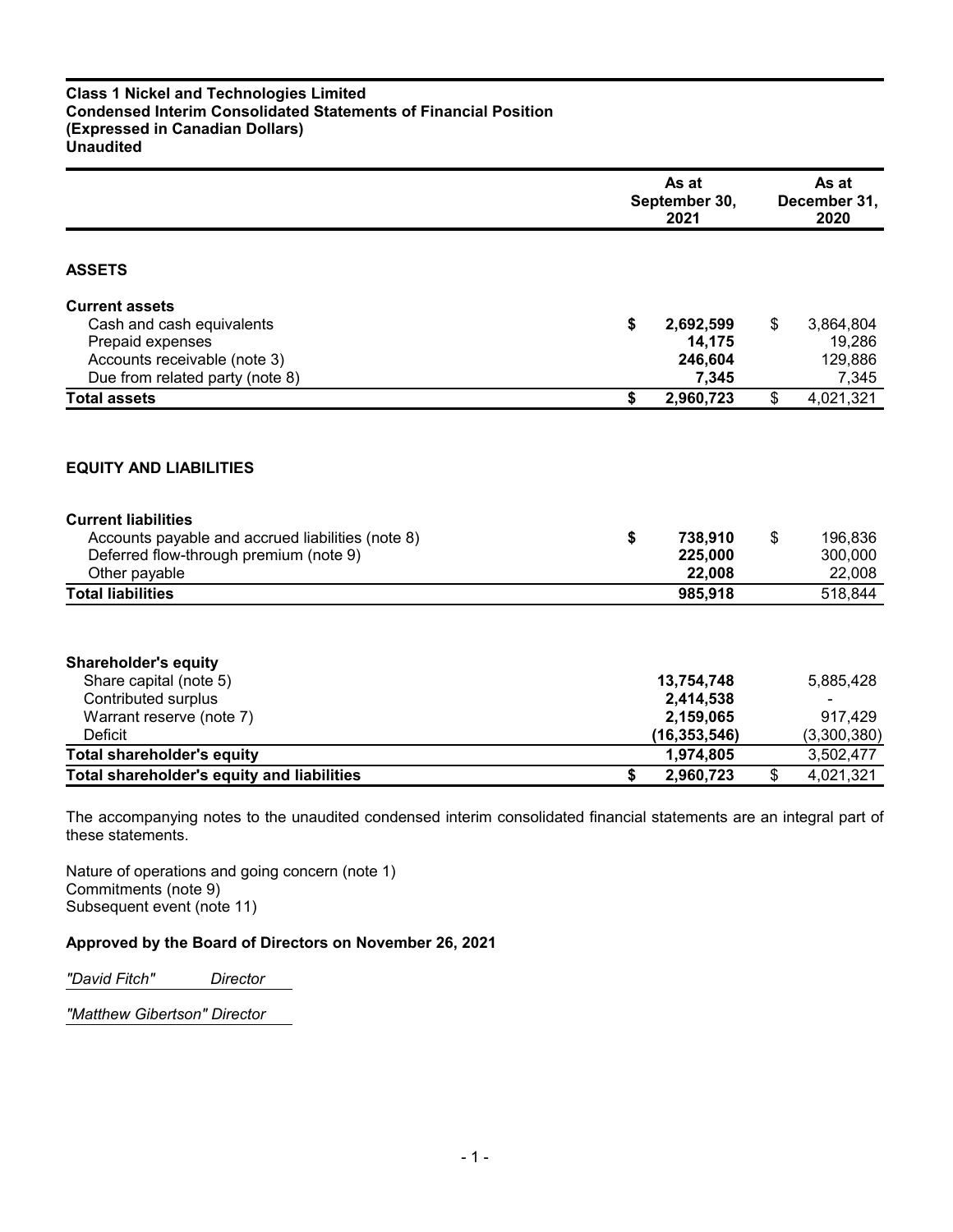#### **Class 1 Nickel and Technologies Limited Condensed Interim Consolidated Statements of Loss and Comprehensive Loss (Expressed in Canadian Dollars) Unaudited**

|                                                                                                                                                                                                                 | <b>Three Months</b><br><b>Ended</b><br>2021 |                                                                 | <b>Three Months</b><br><b>Ended</b><br>September 30, September 30,<br>2020 |                                                           | <b>Nine Months</b><br><b>Ended</b><br>September 30, September 30,<br>2021 |                                                                               | <b>Nine Months</b><br><b>Ended</b><br>2020                       |
|-----------------------------------------------------------------------------------------------------------------------------------------------------------------------------------------------------------------|---------------------------------------------|-----------------------------------------------------------------|----------------------------------------------------------------------------|-----------------------------------------------------------|---------------------------------------------------------------------------|-------------------------------------------------------------------------------|------------------------------------------------------------------|
| <b>Operating expenses</b><br>Exploration and evaluation (note 4)<br>General and administrative<br>Investor relations<br>Professional fees (note 8)<br>Regulatory<br>Stock-based compensation (note 6)<br>Travel |                                             | 7,642,844<br>32,703<br>3,268<br>201,405<br>4,979<br>8,972<br>10 | \$                                                                         | 361,265<br>41,881<br>19,977<br>159,282<br>21,328<br>3,035 |                                                                           | \$10,017,841<br>129,931<br>30,208<br>579,138<br>52,406<br>2,306,659<br>16,267 | \$<br>438,445<br>79,407<br>59,977<br>394,538<br>33,721<br>58,756 |
| Loss before the following items<br>Equipment rental income<br>Interest income<br>Amortization of flow-through premium (note 9)<br>Royalty payments                                                              |                                             | 7,894,181<br>(389)<br>(18,000)                                  |                                                                            | 606,768<br>(159)                                          |                                                                           | 13,132,450<br>(3,500)<br>(784)<br>(75,000)                                    | 1,064,844<br>(159)                                               |
| Net loss and comprehensive loss for the period<br>Net loss and comprehensive loss per share                                                                                                                     | S.                                          | (7,875,792)                                                     | \$                                                                         | (606, 609)                                                |                                                                           | \$(13,053,166)                                                                | \$<br>(1,064,685)                                                |
| basic and diluted<br>Weighted average number of common shares<br>outstanding basic and diluted                                                                                                                  | S                                           | (0.07)<br>115,813,181                                           | \$                                                                         | (0.01)<br>99,764,144                                      | \$                                                                        | (0.07)<br>180,790,987                                                         | \$<br>(0.01)<br>95,613,863                                       |

The accompanying notes to the unaudited condensed interim consolidated financial statements are an integral part of these statements.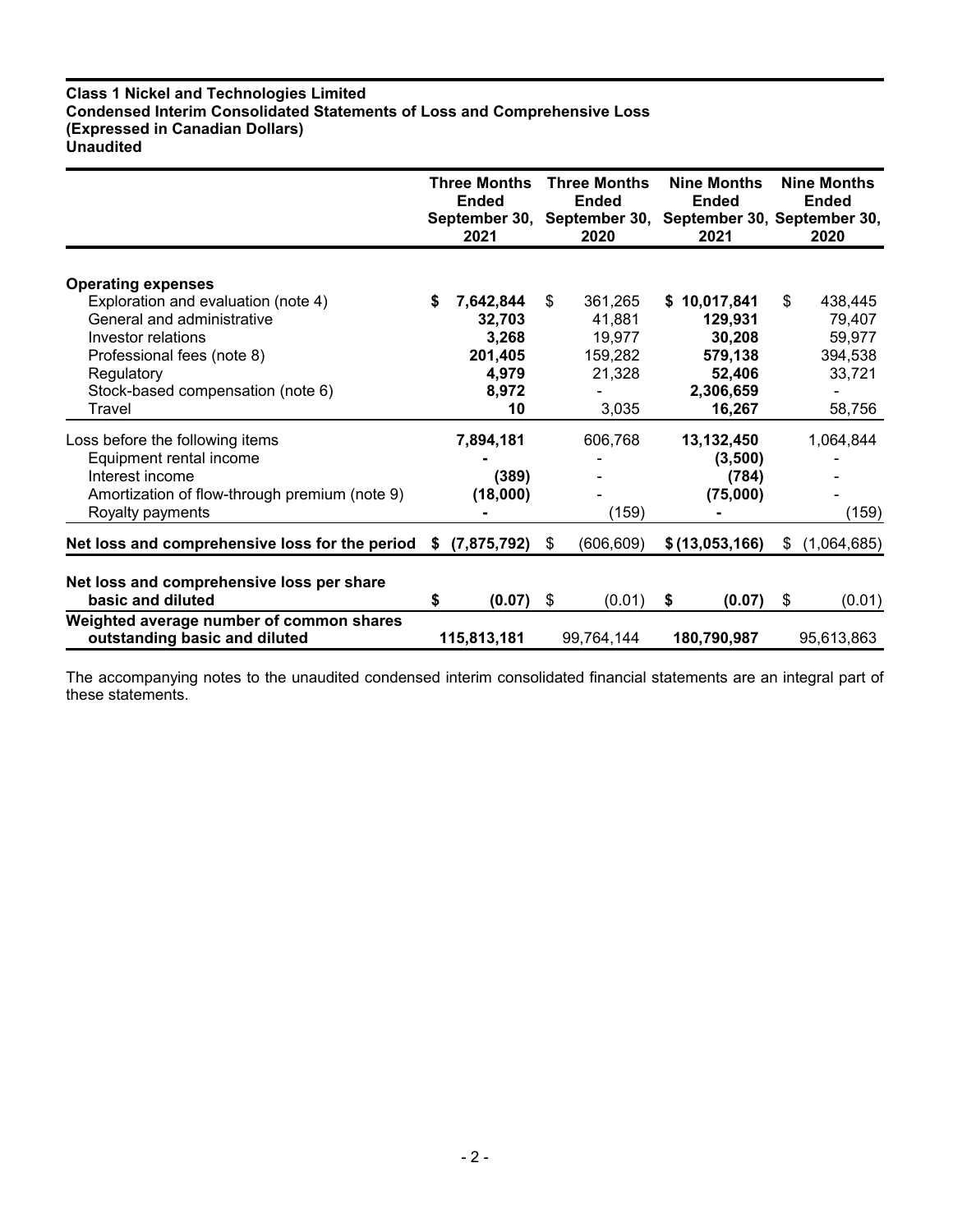## **Class 1 Nickel and Technologies Limited Condensed Interim Consolidated Statements of Cash Flows (Expressed in Canadian Dollars) Unaudited**

|                                                                                   | <b>Nine Months</b><br><b>Ended</b><br>2021 | <b>Nine Months</b><br><b>Ended</b><br>September 30, September 30,<br>2020 |
|-----------------------------------------------------------------------------------|--------------------------------------------|---------------------------------------------------------------------------|
| <b>Operating activities</b>                                                       |                                            |                                                                           |
| Net loss for the period                                                           | \$(13,053,166)                             | \$(1,064,685)                                                             |
|                                                                                   |                                            |                                                                           |
| Adjustments for:<br>Shares issued for exploration expenditure and option payments | 5,643,500                                  | 160,000                                                                   |
| Amortization of flow-through premium                                              | (75,000)                                   |                                                                           |
| Stock-share based compensation                                                    | 2,306,659                                  |                                                                           |
| Changes in non-cash working capital items:                                        |                                            |                                                                           |
| Accounts receivable                                                               |                                            |                                                                           |
|                                                                                   | (116, 718)                                 | (75, 923)                                                                 |
| Prepaid expenses                                                                  | 5,111                                      | (36, 160)                                                                 |
| Accounts payable and accrud liabilities                                           | 542,074                                    | 52,387                                                                    |
| Net cash used in operating activities                                             | (4,747,540)                                | (964, 381)                                                                |
| <b>Financing activities</b>                                                       |                                            |                                                                           |
| Due from related party                                                            |                                            | (34, 666)                                                                 |
| Proceeds from issuance of shares, net of issuance cost                            | 3,575,335                                  | 950,000                                                                   |
| Net cash provided by financing activities                                         | 3,575,335                                  | 915,334                                                                   |
| Net change in cash and cash equivalents                                           | (1, 172, 205)                              | (49, 047)                                                                 |
| Cash and cash equivalents, beginning of period                                    | 3,864,804                                  | 174,205                                                                   |
| Cash and cash equivalents, end of period                                          | 2,692,599<br>\$                            | \$<br>125,158                                                             |

The accompanying notes to the unaudited condensed interim consolidated financial statements are an integral part of these statements.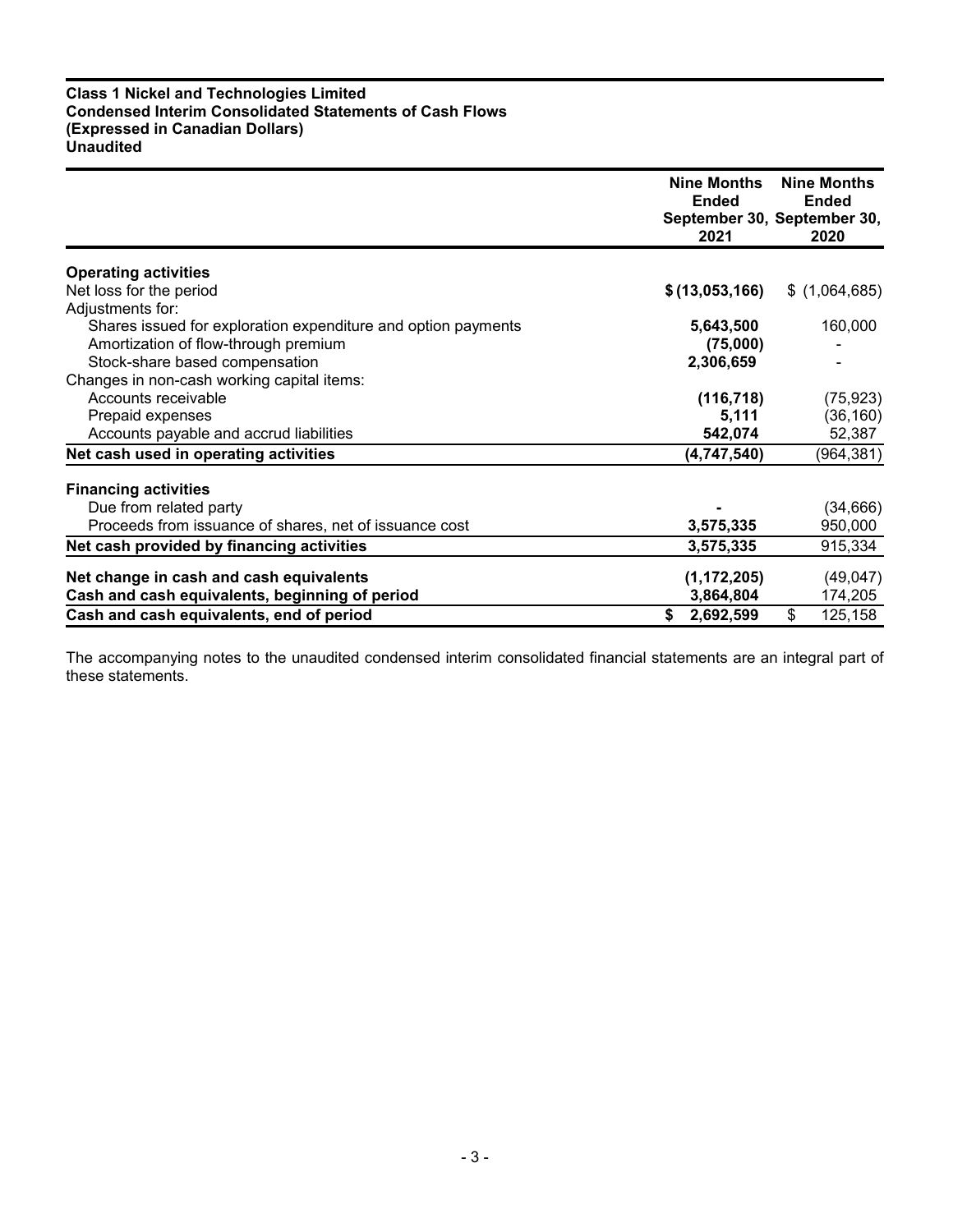## **Class 1 Nickel and Technologies Limited Condensed Interim Consolidated Statements of Changes in Equity (Expressed in Canadian Dollars) Unaudited**

|                                           | <b>Common</b><br>Shares (#) | <b>Share</b><br>capital (\$) | <b>Contributed</b><br>surplus |   | Warrants                 |    | <b>Deficit</b>      | Total        |
|-------------------------------------------|-----------------------------|------------------------------|-------------------------------|---|--------------------------|----|---------------------|--------------|
| Balance, December 31, 2019                | 90,029,209                  | 1,695,586 \$                 |                               |   |                          |    | \$(1, 566, 128)     | 129,458      |
| Shares issued in private placement        | 9,500,000                   | 950,000                      |                               |   |                          |    |                     | 950,000      |
| Shares issued for exploration expenditure |                             |                              |                               |   |                          |    |                     |              |
| option payments                           | 234,935                     | 160,000                      |                               |   |                          |    |                     | 160,000      |
| Net loss for the period                   |                             |                              |                               |   |                          |    | (1,064,685)         | (1,064,685)  |
| Balance, September 30, 2020               | 99,764,144                  | 2,805,586 \$                 |                               |   |                          |    | $(2,630,813)$ \$    | 174,773      |
|                                           |                             |                              |                               |   |                          |    |                     |              |
| Balance, December 31, 2020                | 105,221,695                 | 5,885,428 \$                 |                               |   | 917,429                  | S. | $(3,300,380)$ \$    | 3,502,477    |
| Shares issued in private placement        | 6,433,334                   | 2,769,864                    |                               |   | 1,241,636                |    |                     | 4,011,500    |
| Shares issue cost                         |                             | (544, 044)                   | 107,879                       |   |                          |    |                     | (436, 165)   |
| Exploration expenditure option payments   | 10,050,000                  | 5,643,500                    |                               |   |                          |    |                     | 5,643,500    |
| Stock-based compensation                  |                             |                              | 2,306,659                     |   | $\overline{\phantom{0}}$ |    |                     | 2,306,659    |
| Net loss for the period                   |                             |                              |                               |   |                          |    | (13,053,166)        | (13,053,166) |
| Balance, September 30, 2021               | 121,705,029                 | \$13,754,748                 | 2,414,538                     | ъ | 2,159,065                |    | $$ (16,353,546)$ \$ | 1,974,805    |

The accompanying notes to the unaudited condensed interim consolidated financial statements are an integral part of these statements.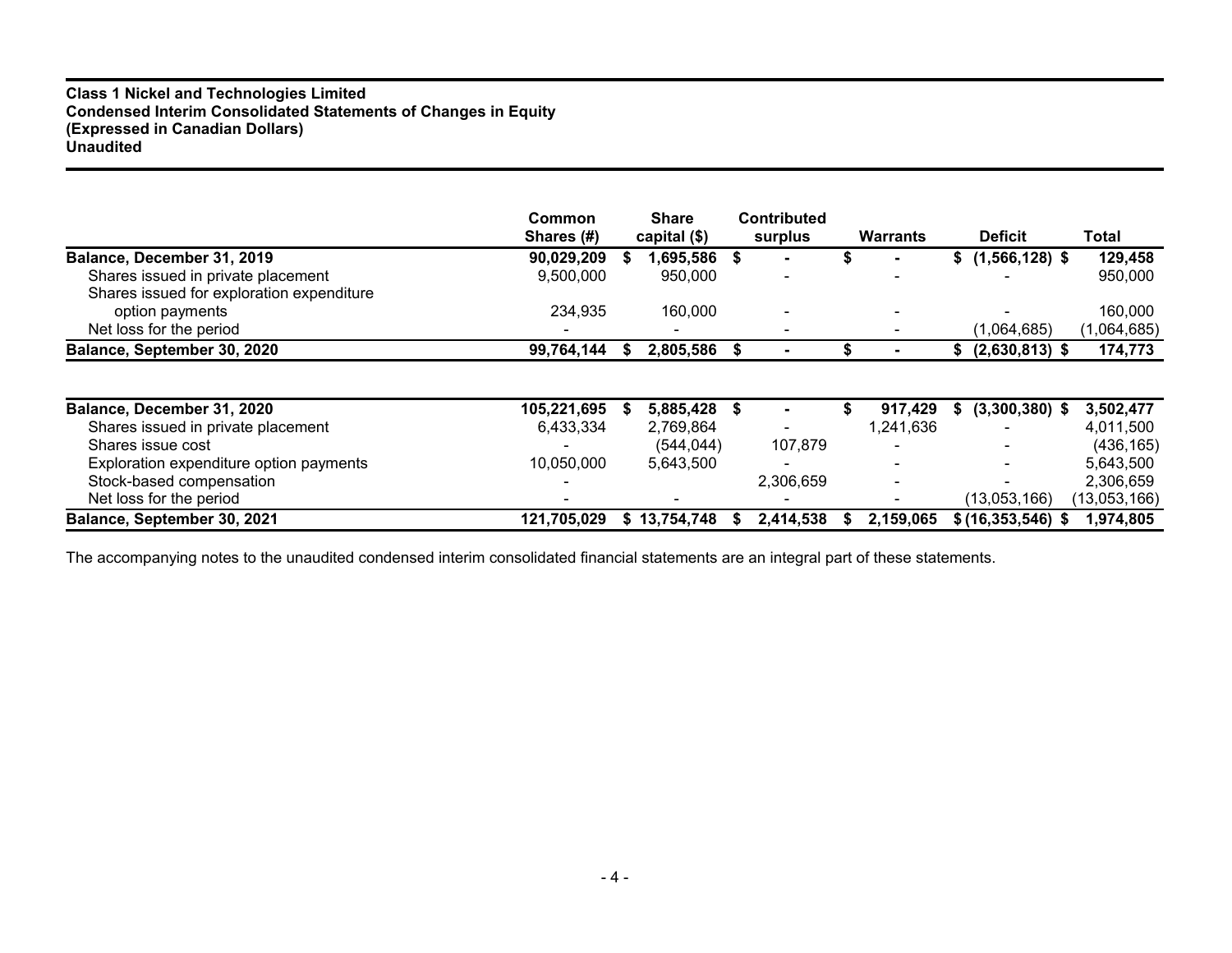# **1. Nature of operations and going concern**

#### *Nature of business*

Class 1 Nickel and Technologies Limited ("Class 1" or the "Company") was incorporated on December 12, 1989 as "871900 Ontario Limited" under the laws of the Province of Ontario. The principal business of the Company is mining exploration and development of minerals and base metals in Canada. The corporate head office of the Company is located at 82 Richmond Street East, Toronto, Ontario M5C 1P1. On August 20, 2020, the Company commenced trading on the Canadian Securities Exchange under the stock symbol "NICO".

#### *Going concern uncertainty*

These unaudited condensed interim consolidated financial statements have been prepared on a going concern basis in accordance with International Financial Reporting Standards ("IFRS"). The going concern basis of presentation assumes that the Company will continue its operations for the foreseeable future and be able to realize its assets and discharge its liabilities and commitments in the normal course of business. These financial statements do not include any adjustments to amounts and classifications of assets and liabilities that would be necessary should the Company be unable to continue as a going concern. Such adjustments could be material.

For the three and nine months ended September 30, 2021, the Company incurred a net loss of \$7,875,792 and \$13,053,166, respectively (three and nine months ended September 30, 2020 - \$606,609 and \$1,064,685, respectively) and had negative operating cash flows of \$4,747,540 (September 30, 2020 - \$964,381). The Company has an accumulated deficit of \$16,353,546 since inception (December 31, 2020 - \$3,300,380) and does not have sufficient cash as at September 30, 2021 to meet its expected ongoing obligations over the next twelve months after deducting the \$7,366,500 committed to be spent on capital exploration expenditures ("CEE") under terms of the flow through financings. As at September 30, 2021, the Company has spent on CEE \$2,918,761 (see note 9). These factors raise significant doubt about the Company's ability to continue as a going concern.

The Company's ability to continue its operations and to realize assets at their carrying values is dependent upon its ability to generate cash flows from operations and to complete negotiations to obtain and successfully close additional funding from debt financing, equity financings or through other arrangements. These conditions indicate the existence of a material uncertainty that may cast significant doubt regarding the Company's ability to continue as a going concern. These unaudited condensed interim consolidated financial statements do not reflect the adjustments to the carrying values of assets and liabilities and the reported expenses and balance sheet classifications that would be necessary were the going concern assumption deemed to be inappropriate. These adjustments could be material.

The outbreak of the novel strain of coronavirus, specifically identified as "COVID-19", has resulted in governments worldwide enacting emergency measures to combat the spread of the virus. These measures, which include the implementation of travel bans, self-imposed quarantine periods and social distancing, have caused material disruption to businesses globally resulting in an economic slowdown. Global equity markets have experienced significant volatility. Governments and central banks have reacted with significant monetary and fiscal interventions designed to stabilize economic conditions. The duration and impact of the COVID-19 outbreak is unknown at this time, as is the efficacy of the government and central bank interventions. It is not possible to reliably estimate the length and severity of these developments and the impact on the financial results and condition of the Company in future periods. The Company is monitoring the business environment as a result to ensure minimal disruption to business operations. The Company continues to be in operations as of the current date.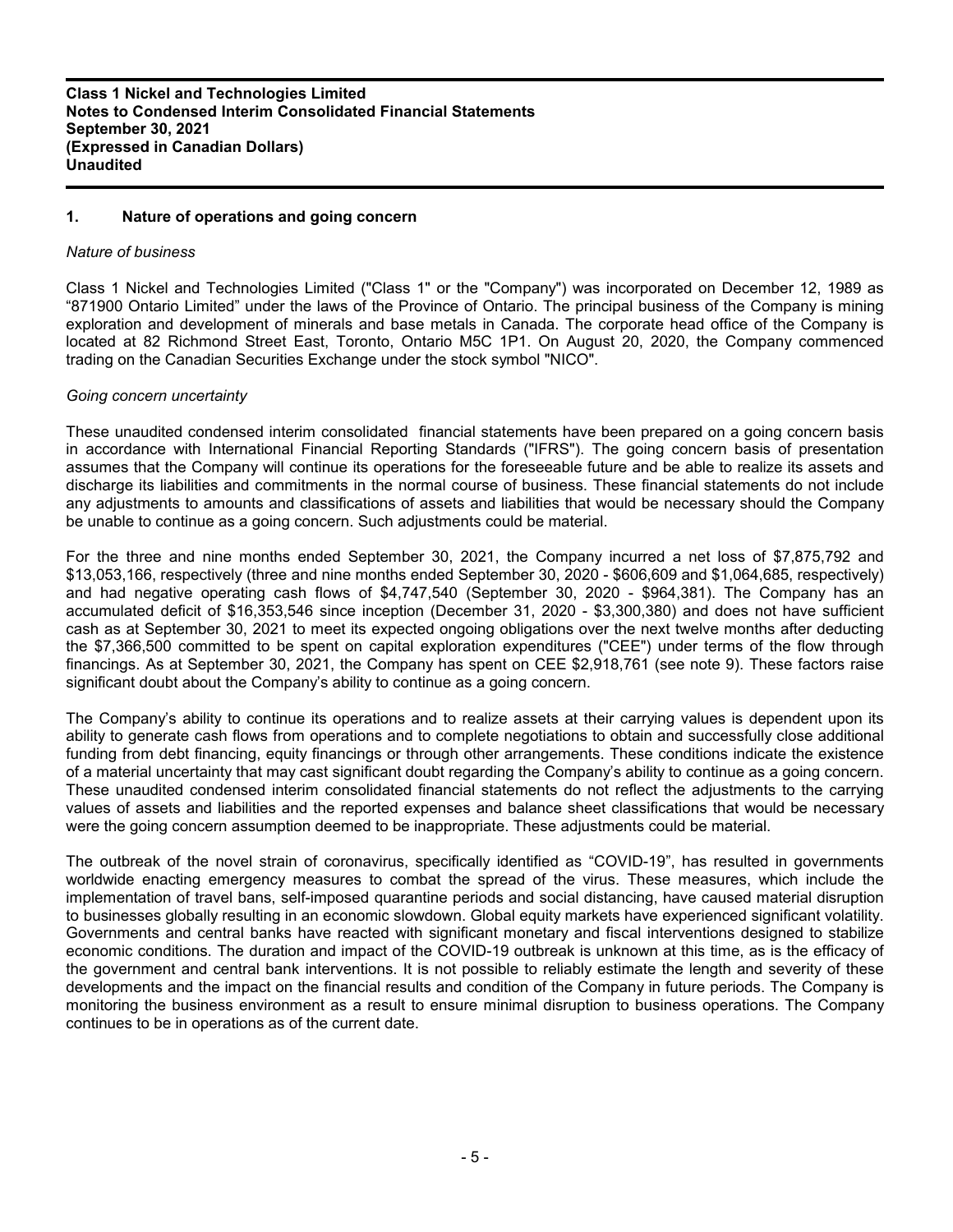# **2. Significant accounting policies**

#### *Statement of compliance*

The Company applies International Financial Reporting Standards ("IFRS") as issued by the International Accounting Standards Board ("IASB") and interpretations issued by the International Financial Reporting Interpretations Committee("IFRIC"). These unaudited condensed interim financial statements have been prepared in accordance with International Accounting Standard 34, Interim Financial Reporting. Accordingly, they do not include all of the information required for full annual financial statements required by IFRS as issued by IASB and interpretations issued by IFRIC.

The policies applied in these unaudited condensed interim financial statements are based on IFRS issued and outstanding as of November 26, 2021. The same accounting policies and methods of computation are followed in these unaudited condensed interim financial statements as compared with the most recent annual financial statements as at and for the year ended December 31, 2020. Any subsequent changes to IFRS that are given effect in the Company's annual financial statements for the year ending December 31, 2021 could result in restatement of these unaudited condensed interim financial statements.

These unaudited condensed interim consolidated financial statements were authorized for issuance by the Board of Director of the Company on November 26, 2021.

#### *Basis of preparation*

These unaudited condensed interim consolidated financial statements has been prepared on the historical cost basis and presented in Canadian dollars.

## *Basis of consolidation*

These unaudited condensed interim consolidated financial statements include the accounts of the Company and its wholly-owned subsidiaries, Legendary Ore Mining Corporation and 2814250 Ontario Inc. All significant inter-company transactions have been eliminated upon consolidation.

#### *New standards not yet adopted*

Certain pronouncements were issued by the IASB or the IFRIC that are mandatory for annual periods beginning on or after January 1, 2021 or later periods:

## *Classification of Liabilities as Current or Non-Current (Amendments to IAS 1)*

The IASB has published Classification of Liabilities as Current or Non-Current (Amendments to IAS 1) which clarifies the guidance on whether a liability should be classified as either current or non-current. The amendments:

- clarify that the classification of liabilities as current or non-current should only be based on rights that are in place "at the end of the reporting period"
- clarify that classification is unaffected by expectations about whether an entity will exercise its right to defer settlement of a liability
- make clear that settlement includes transfers to the counterparty of cash, equity instruments, other assets or services that result in extinguishments of the liability.

This amendment is effective for annual periods beginning on or after January 1, 2022. There is currently a proposal in place to extend effective date for annual periods beginning on or after January 1, 2023. Earlier application is permitted. The extent of the impact of adoption of this amendment has not yet been determined.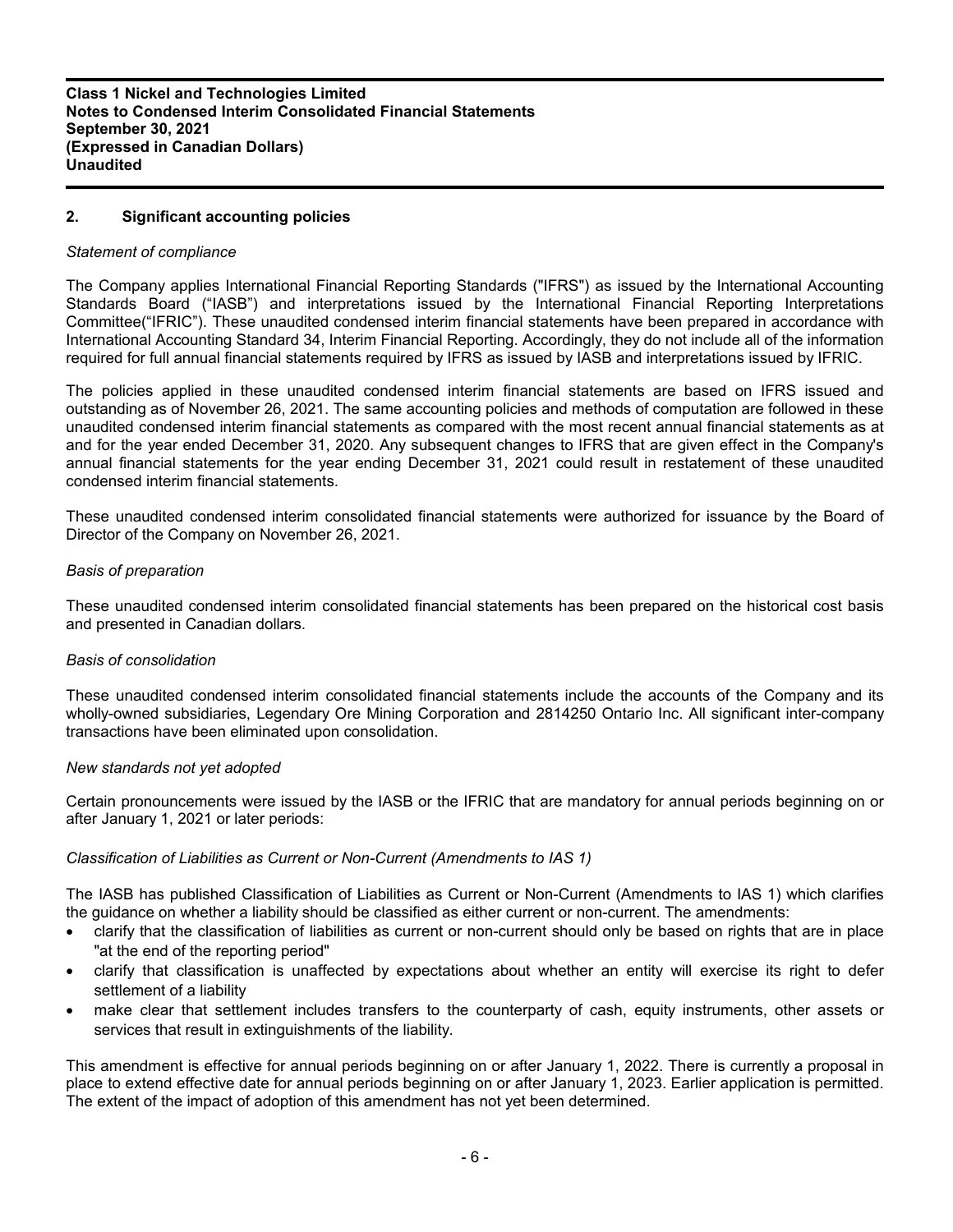## **3. Accounts receivable**

|                                                                   | As at<br>September 30,<br>2021 |                |  | As at<br>December 31,<br>2020       |
|-------------------------------------------------------------------|--------------------------------|----------------|--|-------------------------------------|
| Harmonized sales tax recoverable - (Canada)<br>Amounts receivable |                                | 246,305<br>299 |  | 129,886<br>$\overline{\phantom{0}}$ |
| Total                                                             |                                | 246.604        |  | 129,886                             |

## **4. Mining interests**

## **Alexo-Dundonald Project**

The "Alexo-Dundonald Project" is an exploration stage, past-producing nickel-copper-cobalt sulphide project, located approximately 45 kilometers northeast of the city of Timmins, Ontario, Canada. Ontario. The Alexo-Dundonald Project combines the Alexo-Kelex and Dundonald properties and consists of 29 patented claims (19 with both mining and surface rights, nine with mining rights only and one with surface rights only), 40 leased claims (31 with both mining and surface rights and nine with mining rights only), 21 single cell mining claims and five boundary cell mining claims. The Company owns all the outstanding equity of Legendary Ore Mining Corporation, which holds a 100% interest in the mining claims, leases and properties comprising the Alexo-Dundonald Project, subject to certain tenure agreements and any rights or claims asserted in connection with historic royalty agreements granted in respect of the Alexo-Kelex and Dundonald properties.

The Alexo deposit was discovered in 1907, and between the years 1913 to 1919, 51,851 tonnes grading 4.5% nickel and 0.7% copper was extracted and sent to Sudbury, Ontario, for processing. Canadian Arrow Mines Ltd shipped 6,000 tonnes grading 2.46% nickel, 0.31% copper, and 0.07% cobalt as part of a 10,000 tonne bulk sample permit held at the time, and started the reclamation of the project as part of a Closure Plan approved in 2004 and amended in 2011.

Under the purchase agreements for the Alexo-Kelex and Dundonald properties, the Company must incur an aggregate of \$1,500,000 on the Alexo-Dundonald Project by November 9, 2021, of which the Company must incur at least \$750,000 on the Alexo-Kelex property by October 18, 2021, otherwise the properties may be re-acquired by the vendors thereof. On July 12, 2021, the Company has completed the requisite minimum exploration expenditures on the Alexo-Dundonald Project, and now holds 10% interest in each properties, subject to a 2% net smelter return royalty on the Alexo Property and 2.5% net smelter return royalty on the Dundonald Property.

On August 10, 2021, the Company issued 50,000 common shares at \$0.87 price per common share for \$\$43,500 and granted 50,000 stock options (note 6 (ii)) to Matachewan First Nation ("MFN") as part of the exploration program on the Alexo-Dundonald Project.

On August 22, 2021, the Company acquired 100% of Platinum Group Elements limited ("PGEL") strategic project portfolio of adjacent and adjoining's claims to the Company's Alexo-Dundonald project as well as Somanike project, and a complementary primary PGE project in Sudbury, Ontario, for a total consideration of \$550,000 in cash and issuance of 10 million common shares, subject to a 2% net smelter returns royalty on certain claims known as Timmins, River Valley and Metals Creek claims and a 2% gross metal royalty on certain claims known as the "Bilson Cubric claims". The consideration shares are subject to a statutory hold period expiring on December 31, 2021.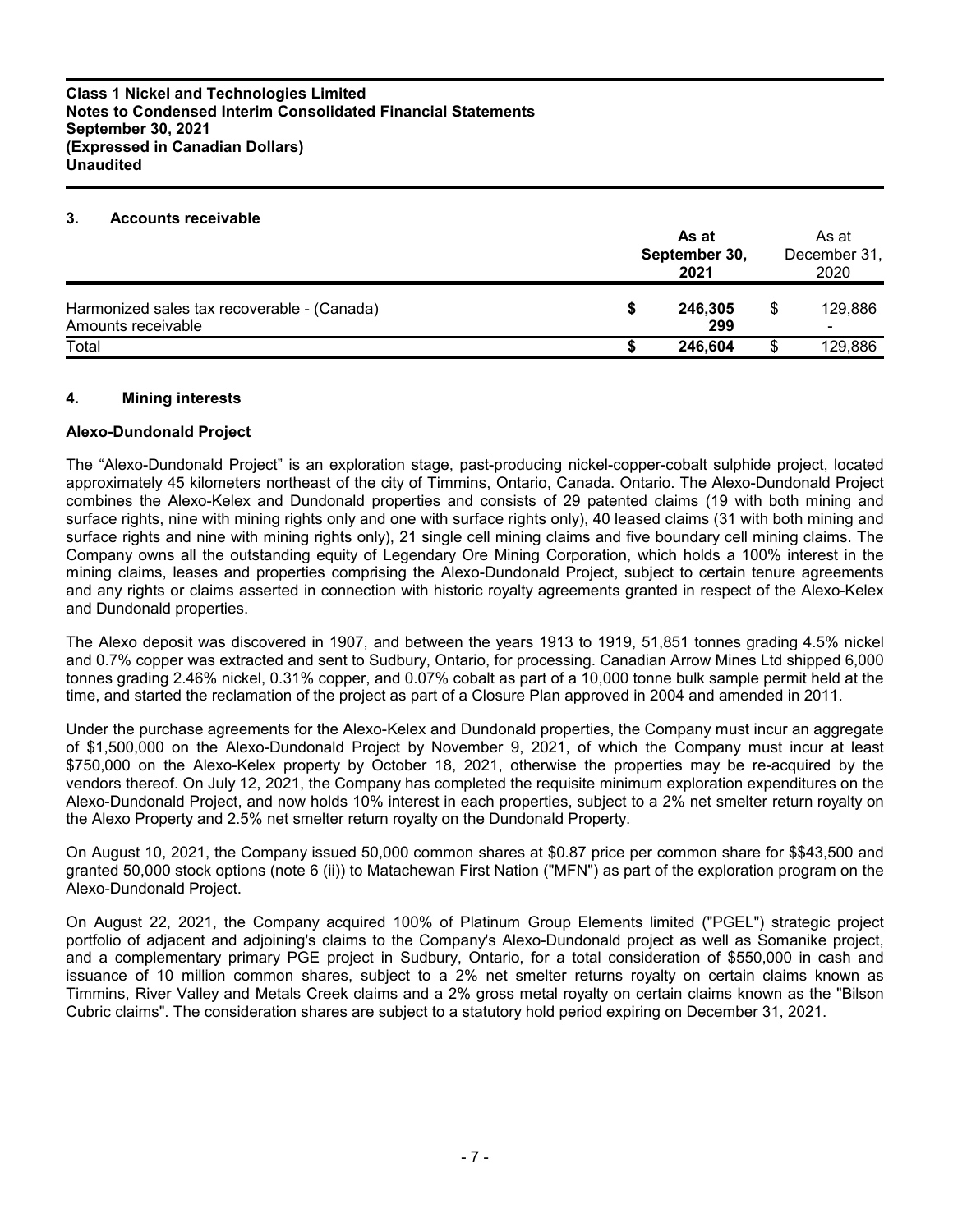# **4. Mining interests (continued)**

## *Alexo-Kelex Property*

The Company has spent the following on the Alexo-Kelex Property:

|                                   | Ended        | <b>Three Months Three Months</b><br>Ended<br>September 30, September 30, | <b>Nine Months</b><br><b>Ended</b><br>September 30, | <b>Nine Months</b><br><b>Ended</b><br>September 30, |
|-----------------------------------|--------------|--------------------------------------------------------------------------|-----------------------------------------------------|-----------------------------------------------------|
|                                   | 2021         | 2020                                                                     | 2021                                                | 2020                                                |
| Administrative costs              | 25,542 \$    | $1,743$ \$                                                               | 55.812 \$                                           | 2,821                                               |
| Acquisition costs                 | 3,096,750    |                                                                          | 3,096,750                                           |                                                     |
| <b>Exploration and evaluation</b> | 561,171      | 98.890                                                                   | 1,318,220                                           | 136,094                                             |
| Field equipment                   | 12.076       |                                                                          | 27,064                                              | 308                                                 |
|                                   | 3,695,539 \$ | 100,633 \$                                                               | 4,497,846 \$                                        | 139,223                                             |

## *Dundonald Property*

The Company has spent the following on the Dundonald Property:

|                            | <b>Ended</b><br>2021 | <b>Three Months Three Months</b><br>Ended<br>September 30, September 30,<br>2020 | Nine Months<br><b>Ended</b><br>September 30,<br>2021 | <b>Nine Months</b><br><b>Ended</b><br>September 30,<br>2020 |
|----------------------------|----------------------|----------------------------------------------------------------------------------|------------------------------------------------------|-------------------------------------------------------------|
| Administrative costs       | \$<br>25,542 \$      | $1,742$ \$                                                                       | 55,812 \$                                            | 2,820                                                       |
| Acquisition costs          | 3,096,750            |                                                                                  | 3,096,750                                            |                                                             |
| Exploration and evaluation | 561,171              | 98.890                                                                           | 1,318,220                                            | 136,094                                                     |
| Field equipment            | 12.076               |                                                                                  | 27.064                                               | 308                                                         |
|                            | 3,695,539 \$         | 100,632 \$                                                                       | 4,497,846 \$                                         | 139,222                                                     |

## *Somanike Project*

The Company has an option (the "Somanike Option") to acquire a 100% interest in the rights held by Vanicom Resources Limited, in an option to acquire the Somanike property, an exploration stage nickel-copper mine project, including the past-producing Marbridge Nickel Sulphide Mine located near Val d'Or, Quebec. The Company is concentrated on advancing the Alexo-Dundonald Project for the current time being and will continue to evaluate this option on an on-going basis. Prior to exercising the Somanike Option, the Company must complete 750m of drilling on certain mining claims held by Globex Mining Enterprises Inc. which comprise a portion of the Somanike property.

In August 2020, the Company issued an aggregate of 234,935 common shares (valued at \$160,000) to satisfy all outstanding share issuances required by the Company. In order to earn its 100% undivided interest in the Somanike Property the Company must make cash payments of \$25,000 due on or before June 15, 2022 and \$50,000 in cash due on or before June 15, 2023. In February 2021, the Company paid \$75,000 and \$327,800 to earn 100% of interest and for reimbursement expenditures made on Somanike Property as part of the acquisition cost.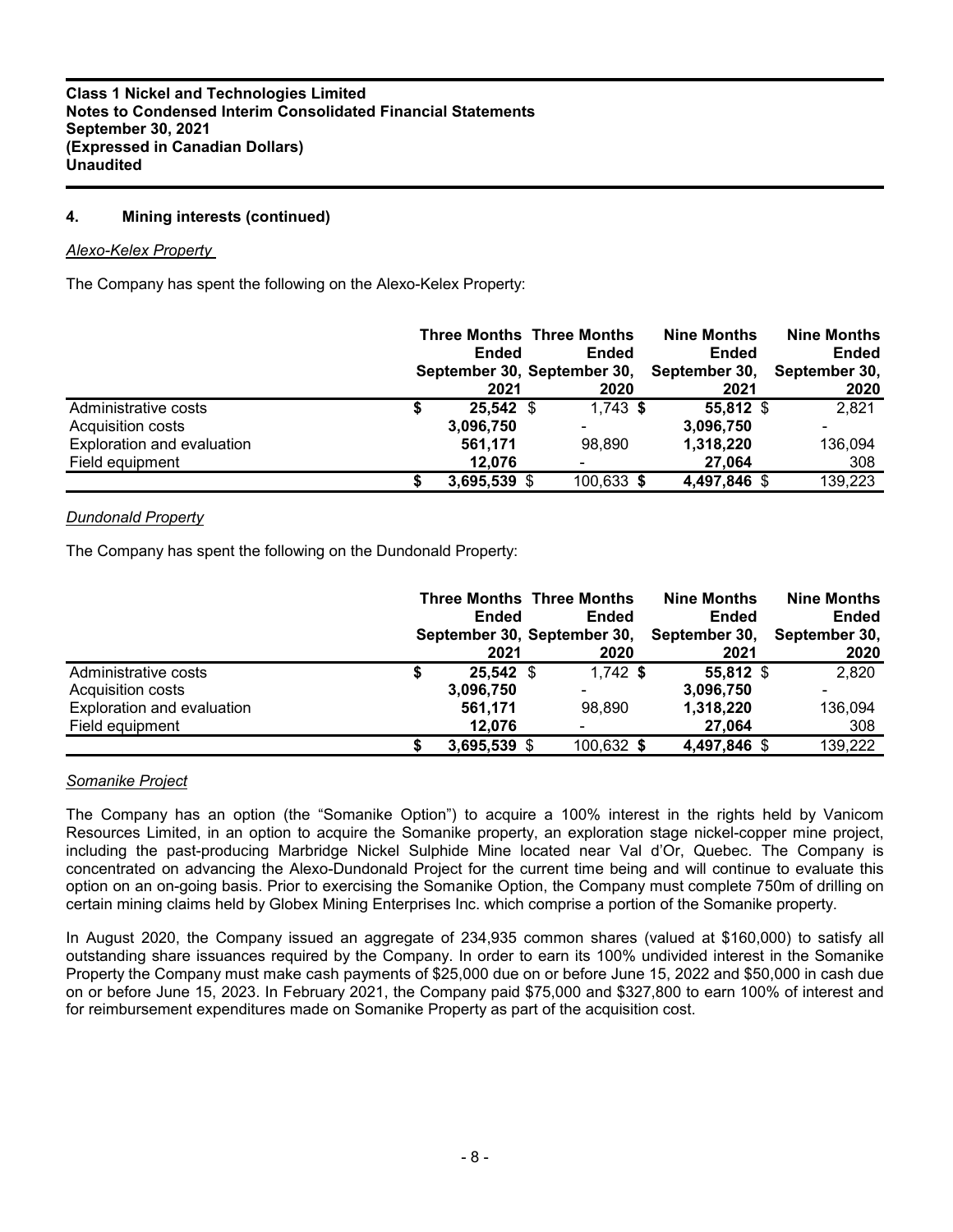# **4. Mining interests (continued)**

## **Somanike Project (continued)**

The Company has spent the following on the Somanike Property:

|                            |         | Ended      | <b>Three Months Three Months</b><br><b>Ended</b><br>September 30, September 30, | <b>Nine Months</b><br><b>Ended</b><br>September 30, | <b>Nine Months</b><br><b>Ended</b><br>September 30, |
|----------------------------|---------|------------|---------------------------------------------------------------------------------|-----------------------------------------------------|-----------------------------------------------------|
|                            |         | 2021       | 2020                                                                            | 2021                                                | 2020                                                |
| Acquisition costs          |         | S          | 160,000 \$                                                                      | 402,800 \$                                          | 160,000                                             |
| Administrative costs       |         |            |                                                                                 | 338                                                 |                                                     |
| Exploration and evaluation | 251,766 |            | ۰                                                                               | 587,009                                             |                                                     |
| Field equipment            |         |            | -                                                                               | 32.002                                              |                                                     |
|                            |         | 251,766 \$ | 160,000 \$                                                                      | 1,022,149 \$                                        | 160,000                                             |

Total expenditures all properties:

|                                |   |                | <b>Three Months Three Months</b> | <b>Nine Months</b> | <b>Nine Months</b> |
|--------------------------------|---|----------------|----------------------------------|--------------------|--------------------|
|                                |   | Ended          | Ended                            | <b>Ended</b>       | Ended              |
|                                |   |                | September 30, September 30,      | September 30,      | September 30,      |
|                                |   | 2021           | 2020                             | 2021               | 2020               |
| Acquisition costs              | S | $6,193,500$ \$ | 160,000 \$                       | 6,596,300 \$       | 165,641            |
| Administrative costs           |   | 51.084         | 3.485                            | 111.962            |                    |
| Exploration and evaluation     |   | 1,374,108      | 197.780                          | 3,223,449          | 272,188            |
| Field equipment                |   | 24.152         |                                  | 86.130             | 616                |
| Total exploration expenditures |   | 7,642,844 \$   | 361,265 \$                       | 10,017,841 \$      | 438,445            |

## **5. Share capital**

## a) Authorized share capital

The authorized share capital consists of an unlimited number of common shares without par value ("Common Shares"). All issued shares are fully paid.

# b) Common Shares issued

|                                                                | Number of<br>common<br>shares |      | Amount     |
|----------------------------------------------------------------|-------------------------------|------|------------|
| Balance, December 31, 2019                                     | 90,029,209 \$                 |      | 1,695,586  |
| Shares issued in private placement (i)                         | 9,500,000                     |      | 950,000    |
| Shares issued for exploration expenditure option payments (ii) | 234.935                       |      | 160,000    |
| Balance, September 30, 2020                                    | 99,764,144                    | - \$ | 2,805,586  |
| Balance, December 31, 2020                                     | 105,221,695 \$                |      | 5,885,428  |
| Shares issued in private placement - flow-through (iii)        | 6.433.334                     |      | 2,769,864  |
| Share issue costs (iii)                                        |                               |      | (544, 044) |
| Shares issued for exploration option payments (iv) and (v)     | 10,050,000                    |      | 5,643,500  |
| Balance, September 30, 2021                                    | 121,705,029                   |      | 13,754,748 |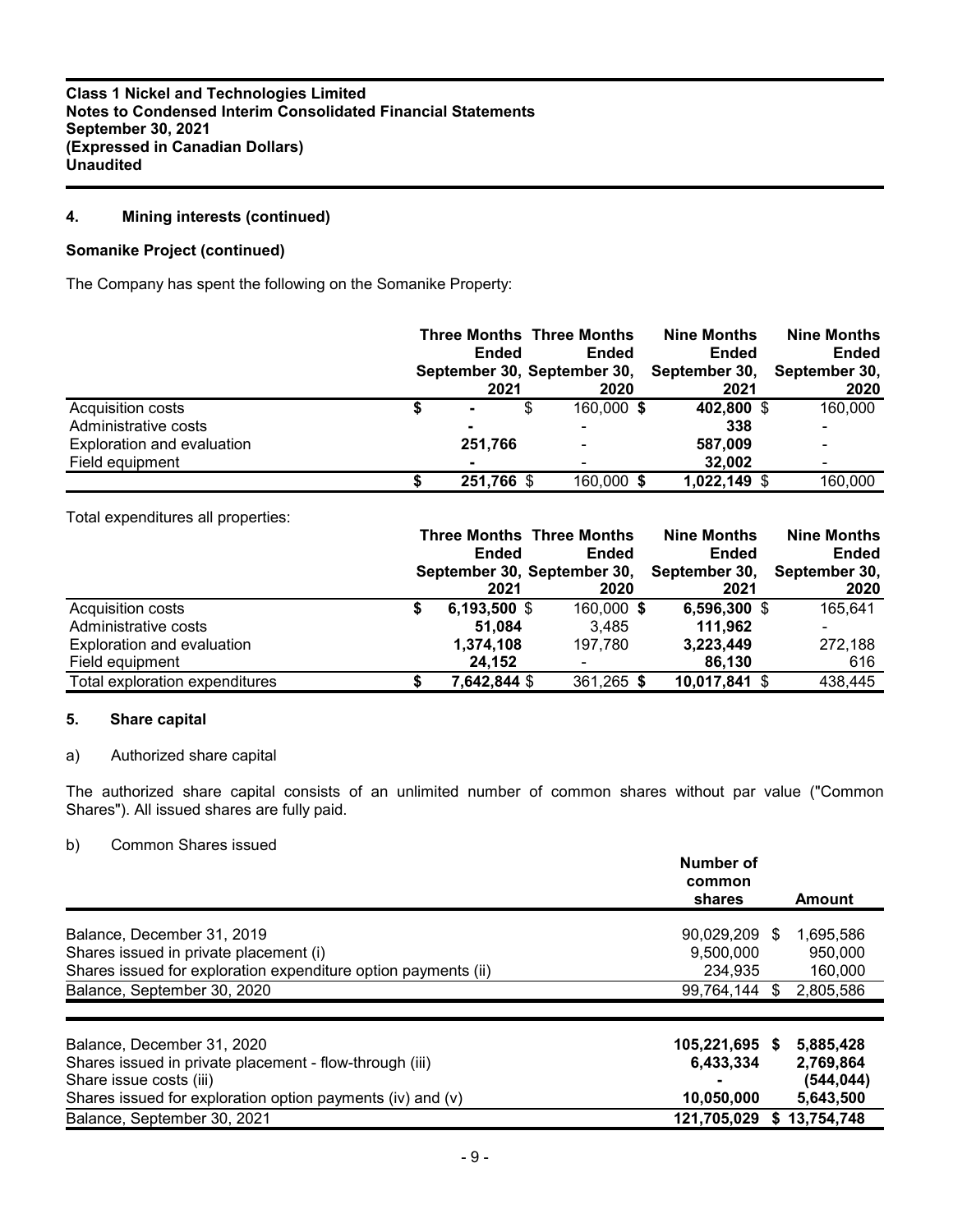# **5. Share capital (continued)**

## b) Common shares issued (continued)

(i) On April 22, 2020, the Company closed a nonbrokered private placement of 9,500,000 common shares at \$0.10 per share for gross proceeds of \$950,000. A director of the Company subscribed for 6,000,000 Common Shares in the placement.

(ii) On August 2020, the Company issued an aggregate of 234,935 common shares (valued at \$160,000) to satisfy all outstanding share issuances required by the Company to earn a 100% undivided interest from Quebec Precious Metals Corporation in the Somanike Property.

(iii) On June 7, 2021, the Company closed of private placement of flow-through units (the "Offering"), whereby the Company issued 6,433,334 units for gross aggregate proceeds of \$4,011,500. Each unit consist of one common share and one common share purchase warrant which is exercisable for a period of three years. Pursuant to the Offering the Company issued 3,030,000 units to residents of Quebec ("Quebec Offering") at a price of \$0.65 per unit and 3,403,334 units to the residents in Canada ("Canada Offering") at a price of \$0.60 per unit. Each warrant issued pursuant to the Quebec Offering has an exercise price of \$0.85 per common share, and each warrant issued pursuant to the Canada Offering has an exercise price of \$0.80. The warrants were assigned a fair value of \$1,241,636 estimated by using the Black-Scholes option pricing model, using the following assumptions: share price \$0.60, exercise price of \$0.85 and \$0.80; a risk-free interest rate - 0.50%; expected volatility - 69.9%; dividend yield - 0%; and an expected life - 3 years.

In connection with the Offering, the Company incurred cash commission and legal financing fees of \$436,165, and issued 450,333 finders compensation options ("Finders' Options"). Each Finders' Option is exercisable at \$0.60 per option and entitles the holder to subscribe to a broker unit. Each broker unit consist of one common share and one warrant which has an exercise price of \$0.80 for a period of three years following the closing. The 450,333 Finders' Options were assigned a fair value of \$107,879, which was determined using the Black-Scholes option pricing model using the following assumptions: share price - \$0.60, dividend yield - 0%; expected volatility - 69.9%; risk- free interest rate - 0.50%; and an expected life - 3 years.

(iv) On August 22, 2021, the Company acquired 100% of Platinum Group Elements limited ("PGEL") strategic project portfolio of adjacent and adjoining's claims to the Company's Alexo-Dundonald project as well as Somanike project, and a complementary primary PGE project in Sudbury, Ontario, for a total consideration of \$550,000 in cash and issuance of 10 million common shares, for a total consideraation paid of \$6,150,000.

(v) On August 10, 2021, the Company issued 50,000 common shares at \$0.87 price per common share for \$\$43,500 and granted 50,000 stock options (note 6 (ii)) to Matachewan First Nation ("MFN") further to its previously announced memorandum of understanding dated March 3, 2021.

# **6. Stock options**

On December 21, 2020, the Company's stock option plan (the "Option Plan") was approved by the Board of Directors (the "Board"). Pursuant to the terms of the Option Plan, the Board may designate directors, officers, employees and consultants of the Company eligible to receive options to acquire such numbers of common shares as the Board may determine, each option so granted being for a term specified by the Board up to a maximum of ten years from the date of grant. The maximum number of common shares reserved for issuance for options granted under the Option Plan at any time is 10% of the issued and outstanding common shares of the Company.

(i) On June 11, 2021, the Company granted 11,165,502 stock options to a director and consultant, with an exercise price \$0.60. The options vested immediately, and expire on June 11, 2024. A fair value of \$2,297,687 was determined using the Black- Scholes option pricing model. The following assumptions were used: dividend yield - 0%; expected volatility 70.21%; risk free interest rate – 0.48%; and an expected life – 3 years.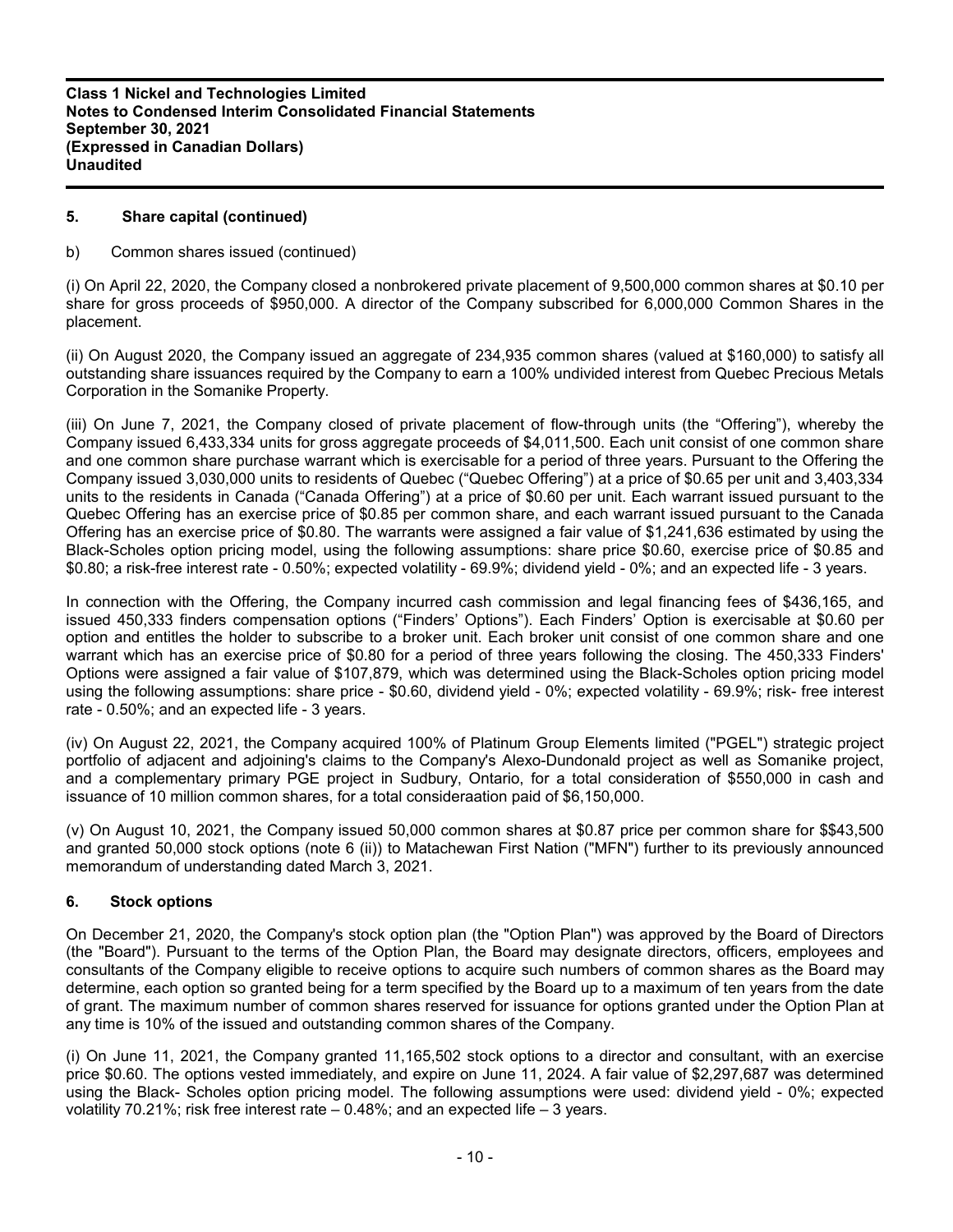## **6. Stock options (continued)**

(ii) As part of the MOU dated March 3, 2021, on August 9, 2021, the Company granted 50,000 stock options to Matachewan First Nation, with an exercise price \$0.87. The options vested as to 15% on the grant date, 20% on September 2, 2021, 25% on March 3, 2022, the remaining 40% on September 3, 2022 and expire on February 3, 2023. A fair value of \$17,669 was determined using the Black- Scholes option pricing model. The following assumptions were used: dividend yield - 0%; expected volatility 76.61%; risk free interest rate – 0.25%; and an expected life – 1.92 years.

During the three and nine months ended September 30, 2021, the Company recorded stock-based compensation of \$8,972 and \$2,306,659 (three and nine months ended September 30, 2020 - \$nil).

|                                                                    | Number of<br>stock options | Weighted<br>average<br>exercise price |
|--------------------------------------------------------------------|----------------------------|---------------------------------------|
| Balance, December 31, 2020 and September 30, 2020                  |                            |                                       |
| Balance, December 31, 2020<br>Issued (i) (ii) and note $5$ (b) (v) | 11,665,835                 | 0.60                                  |
| Balance, September 30, 2021                                        | 11,665,835                 | 0.60                                  |

The following table reflects the actual stock options issued and outstanding as of September 30, 2021:

| <b>Expiry date</b> | <b>Exercise</b><br>price (\$) | contractual<br>life (years) | <b>Total</b><br><b>Options</b> | <b>Options</b><br><b>Exercisable</b> |
|--------------------|-------------------------------|-----------------------------|--------------------------------|--------------------------------------|
| February 9, 2023   | 0.87                          | 1.36                        | 50,000                         | 17,500                               |
| June 7, 2024       | 0.60                          | 2.69                        | 450,333                        | 450,333                              |
| June 11, 2024      | 0.60                          | 2.70                        | 11,165,502                     | 11,165,502                           |
|                    |                               | 2.69                        | 11,665,835                     | 11,633,335                           |

# **7. Warrants**

The following table reflects the continuity of warrants for the three and nine months ended September 30, 2021 and 2020:

|                                                   | Number of<br>warrants | Weighted<br>average<br>exercise price |                          |
|---------------------------------------------------|-----------------------|---------------------------------------|--------------------------|
| Balance, December 31, 2019 and September 30, 2020 |                       |                                       | $\overline{\phantom{0}}$ |
| Balance, December 31, 2020                        | 3,177,100             |                                       | 1.02                     |
| Granted (note 5 (b) (iii))                        | 6,433,334             |                                       | 0.82                     |
| Balance, September 30, 2021                       | 9,610,434             |                                       | 0.89                     |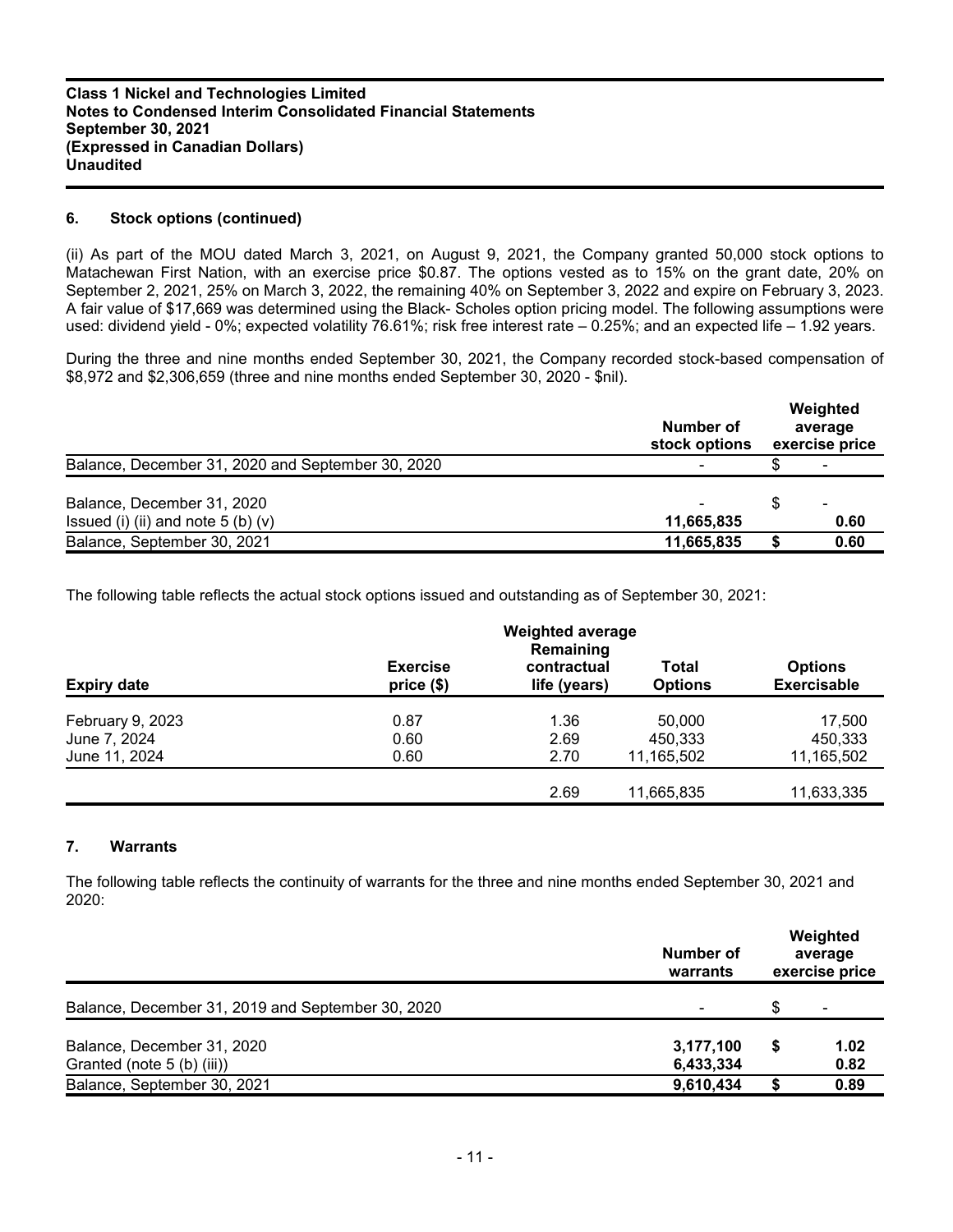# **7. Warrants (continued)**

The following table reflects the actual share purchase warrants issued and outstanding as of September 30, 2021:

| <b>Expiry date</b>    | <b>Grant date</b><br>fair value (\$) | Remaining<br>contractual<br>life (years) | <b>Number of</b><br>warrants<br>outstanding | <b>Exercise</b><br>price(\$) |  |
|-----------------------|--------------------------------------|------------------------------------------|---------------------------------------------|------------------------------|--|
| November 4, 2023 (2)  | 467.196                              | 2.10                                     | 1,718,445                                   | 1.00                         |  |
| November 4, 2023 (1)  | 8.441                                | 2.10                                     | 31.047                                      | 1.00                         |  |
| November 13, 2023 (2) | 372,151                              | 2.12                                     | 1.207.232                                   | 1.05                         |  |
| November 13, 2023 (1) | 69.641                               | 2.12                                     | 220,376                                     | 1.00                         |  |
| June 7, 2024 (2)      | 570.834                              | 2.69                                     | 3,030,000                                   | 0.85                         |  |
| June 7, 2024 (2)      | 670.802                              | 2.69                                     | 3,403,334                                   | 0.80                         |  |
|                       | 2,159,065                            |                                          | 9,610,434                                   |                              |  |

(1) Broker finder warrants exercisable into units consisting of 1 common share and 1 warrant. Each additional warrant is exercisable at \$1 until November 4 and 13, 2023

(2) Exercisable into units consisting of 1 common share and 1 warrant. Each additional warrant is exercisable at \$1.00, \$1.05, until November 4, and 13, 2023, \$0.85 and \$0.80 until June 7, 2024.

## **8. Related party transactions**

As at September 30, 2021, the Company has \$7,345 (December 31, 2020 - \$7,345) in amounts from a company with common shareholder of the Company.

During the three and nine months ended September 30, 2021, the Company incurred \$96,250 and \$288,750 (three and nine months ended September 30, 2021 - \$nil) in consulting services fees. As of September 30, 2021, the Company owed \$60,789 (December 31, 2020 - \$29,600) due to a former CEO for consultant services recorded in accounts payable and accrued liabilities.

During the three and nine months ended September 30, 2021, the Company incurred \$25,000 and \$75,000 (three and nine months ended September 30, 2021 - \$nil) in directors fees. As of September 30, 2021, the Company owe a director \$75,000 (December 31, 2020 - \$nil) these amounts are recorded in accounts payable and accrued liabilities.

Key management includes directors and other key personnel, including the CEO, President and CFO, who have authority and responsibility for planning, directing, and controlling the activities of the Company.

The Chief Financial Officer ("CFO") of the Company is a senior employee of Marrelli Support Services Inc. ("MSSI"). During the three and nine months ended September 30, 2021, the Company incurred professional fees of \$2,250 and \$6,750 (three and nine months ended September 30, 2020 - \$12,002 and \$31,133) to MSSI. These services were incurred in the normal course of operations for general accounting and financial reporting matters. MSSI also provides bookkeeping and other services to the Company and charged \$11,878 and \$31,979 for the services (three and nine months ended September 30, 2020 - \$11,468 and \$19,131). As at September 30, 2021, MSSI was owed \$2,942 (December 31, 2020 - \$nil) with respect to services provided. The balance owed was recorded in the statement of financial position in accounts payable and accrued liabilities.

As at September 30, 2021, directors and a significant shareholder of the Company, beneficially owns 86,146,696 common shares carrying approximately 74.73% of the voting rights attached to all common shares.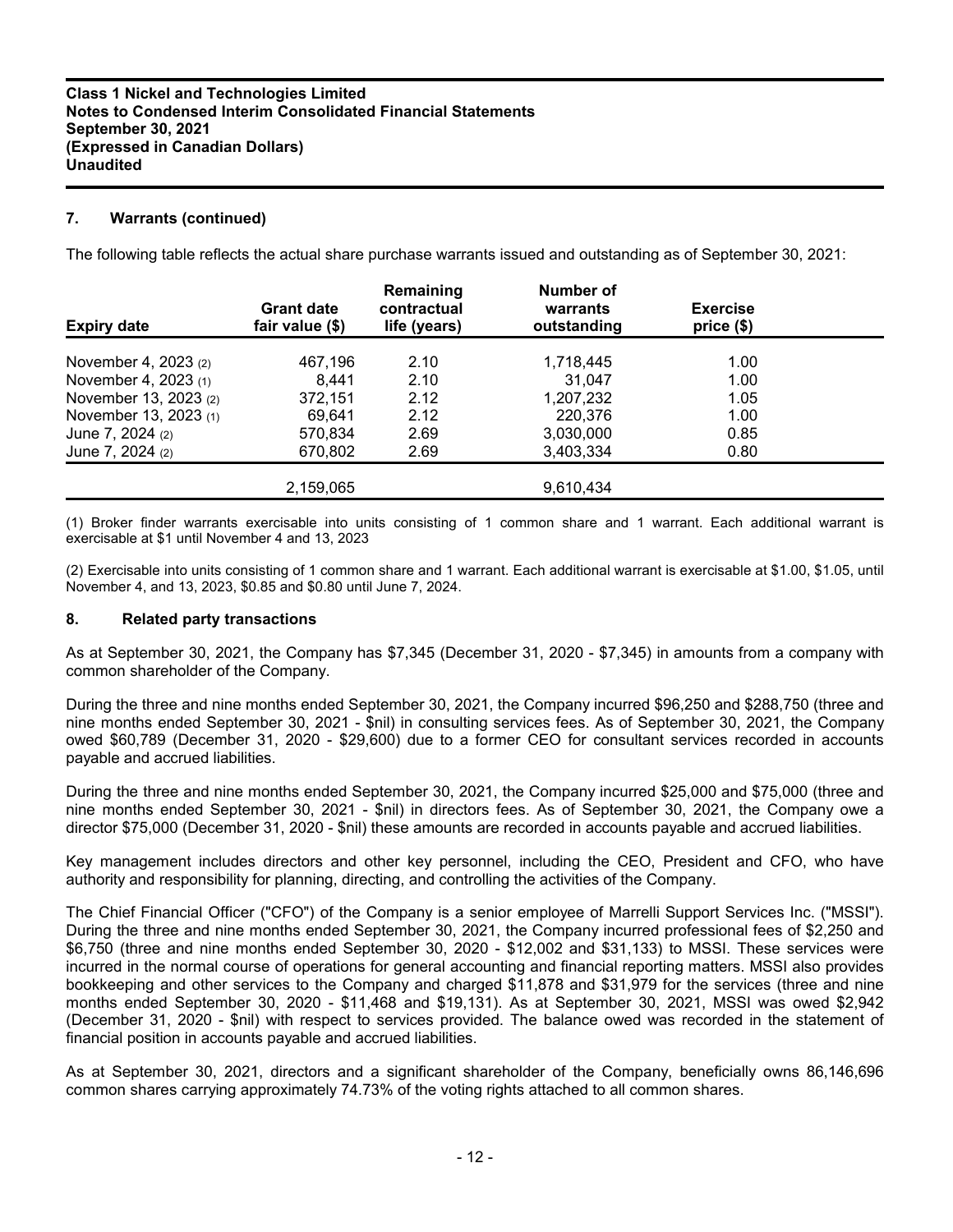# **8. Related party transactions (continued)**

Additional remuneration of officers and directors of the Company was as follows:

|                                       | <b>Three Months</b><br><b>Ended</b><br>September 30, |      | <b>Nine Months</b><br>Ended<br>September 30, |                          |
|---------------------------------------|------------------------------------------------------|------|----------------------------------------------|--------------------------|
|                                       | 2021                                                 | 2020 | 2021                                         | 2020                     |
| Stock-based compensation              |                                                      | \$   | \$2,297,687                                  | $\overline{\phantom{0}}$ |
| Directors and management compensation | 123,500                                              |      | 370,500                                      | -                        |
|                                       | 123.500                                              | \$   | \$2,668,187                                  |                          |

## **9. Commitments and contingencies**

## *Matachewan First Nation ("MFN")*

The Company entered into a signed Memorandum of Understanding ("MOU") whereby the Company recognizes the traditional values of the MFN and commits the Company to consult and establish a mutually beneficial cooperative and productive relationship to advance the Alexo-Dundonald Nickel Project. The agreement also provides MFN opportunity to participate in the benefits of the Project through business opportunities, employment and training, financial compensation, and consultation on environmental matters.

## *Environmental contingencies*

The Company's exploration activities are subject to various federal, provincial, and international laws and regulations governing the protection of the environment. These laws and regulations are continually changing and are generally becoming more restrictive. The Company conducts its operations so as to protect public health and the environment and believes its operations are materially in compliance with all applicable laws and regulations. The Company has made, and expects to make in the future, expenditures to comply with such laws and regulations.

## *Flow-through shares*

As a September 30, 2021, pursuant to the issuance of 5,448,688 flow-through shares during November 2020 and December 2020, and 6,433,334 in June 2021, the Company is required to incur qualifying expenditures of approximately \$7,366,500 by December 31, 2022 and December 31, 2023. On June 29, 2021, the Department of Finance extended the flow-through funds spend period, filing and payment, and the look-back rule by one year, including suspending the Part XII.6 tax for the same period. The Company is subject to Part XII.6 taxes on any unspent flow-through expenditures. Since the proposal by the Department of Finance received Royal assent on June 29, 2021, the dates to incur Part XII.6 taxes will be extended by one year, however, if the amounts are not expended by the end of 2022 for agreements entered in 2020 or by the end of 2023 for agreements entered into in 2021, the additional 10% tax under Part XII.6 will apply.

As of September 30, 2021, the Company has fulfilled approximately \$2,918,761 of the total commitment. For the three and nine months ended September 30, 2021, the company has recorded amortization of flow-through premium of \$18,000 and \$75,000 (three and nine months ended September 30, 2020 - \$nil) in the unaudited condensed interim consolidated statements of loss and comprehensive loss.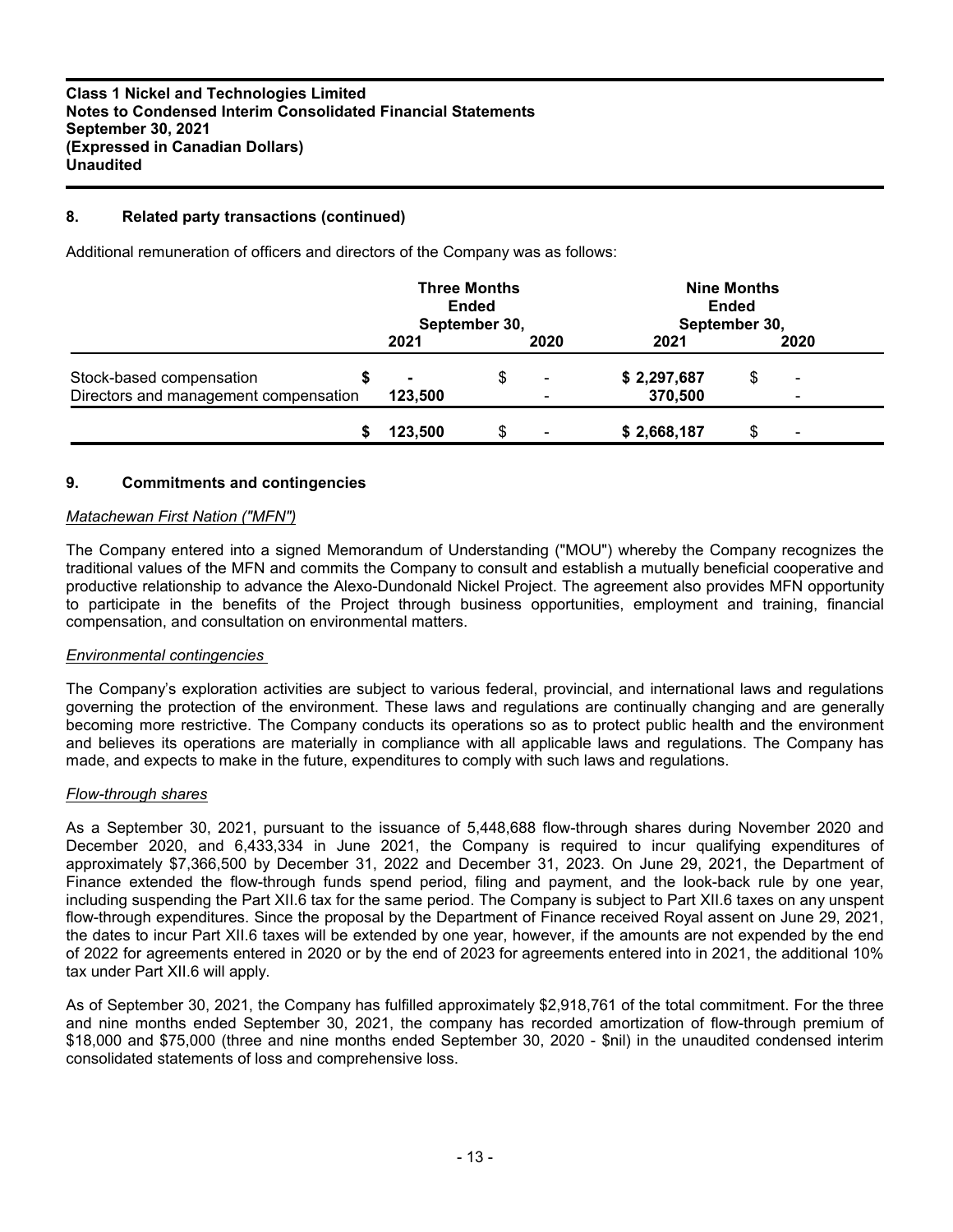## **10. Financial instruments and risks management**

Below is a summary showing the classification and measurement bases of the Company's financial instruments:

| <b>Classification</b>                    | <b>IFRS 9</b>  |
|------------------------------------------|----------------|
| Cash and cash equivalents                | <b>FVTPL</b>   |
| Accounts receivables                     | Amortized cost |
| Due from related party                   | Amortized cost |
| Accounts payable and accrued liabilities | Amortized cost |
| Deferred flow-through premium            | Amortized cost |
| Other liabilities                        | Amortized cost |

Financial instrument are measured on initial recognition at fair value, and, in the case of financial instruments other than those classified as "fair value through profit and loss" ("FVTPL"), directly attributable transaction costs.

The Company provides information about its financial instruments measured at fair value at one of three levels according to the relative reliability of the inputs used to estimate the fair value. The hierarchy gives the highest priority to unadjusted quoted prices in active markets for identical assets or liabilities and the lowest priority to unobservable inputs. The three levels of the fair value hierarchy are as follows:

Level 1: quoted prices (unadjusted) in active markets for identical assets or liabilities.

Level 2: inputs other than quotes prices included in Level 1 that are observable for the asset or liability, either directly (i.e., as prices) or indirectly (i.e., derived from prices).

Level 3: inputs for the asset or liability that are not based on observable market data (unobservable inputs).

During the three and nine months ended September 30, 2021, there were no transfers between levels 1, 2 and 3 and there were no changes in valuation techniques.

#### *Credit risk*

Credit risk is the risk that one party to a financial instrument will cause a financial loss for the other party by failing to discharge an obligation. The Company has exposure to credit risk through its cash and cash equivalents, accounts receivable and amounts due from related parties. The Company manages credit risk in respect of cash and cash equivalents by maintaining cash at highly rated financial institutions.

#### *Liquidity risk*

Liquidity risk is the risk that the Company will encounter difficulty in meeting its financial obligations as they become due. The Company manages its liquidity risk by forecasting cash flows required by operations and anticipated investing and financing activities. The Company's liquidity and operating results may be adversely affected if the Company's access to the capital market is hindered, whether as a result of a downturn in stock market conditions generally or as a result of conditions specific to the Company. As at September 30, 2021, the Company has sufficient cash and cash equivalent, and accounts receivables to settle accounts payable and accrued liabilities of \$738,910 (December 31, 2020 - \$196,836).